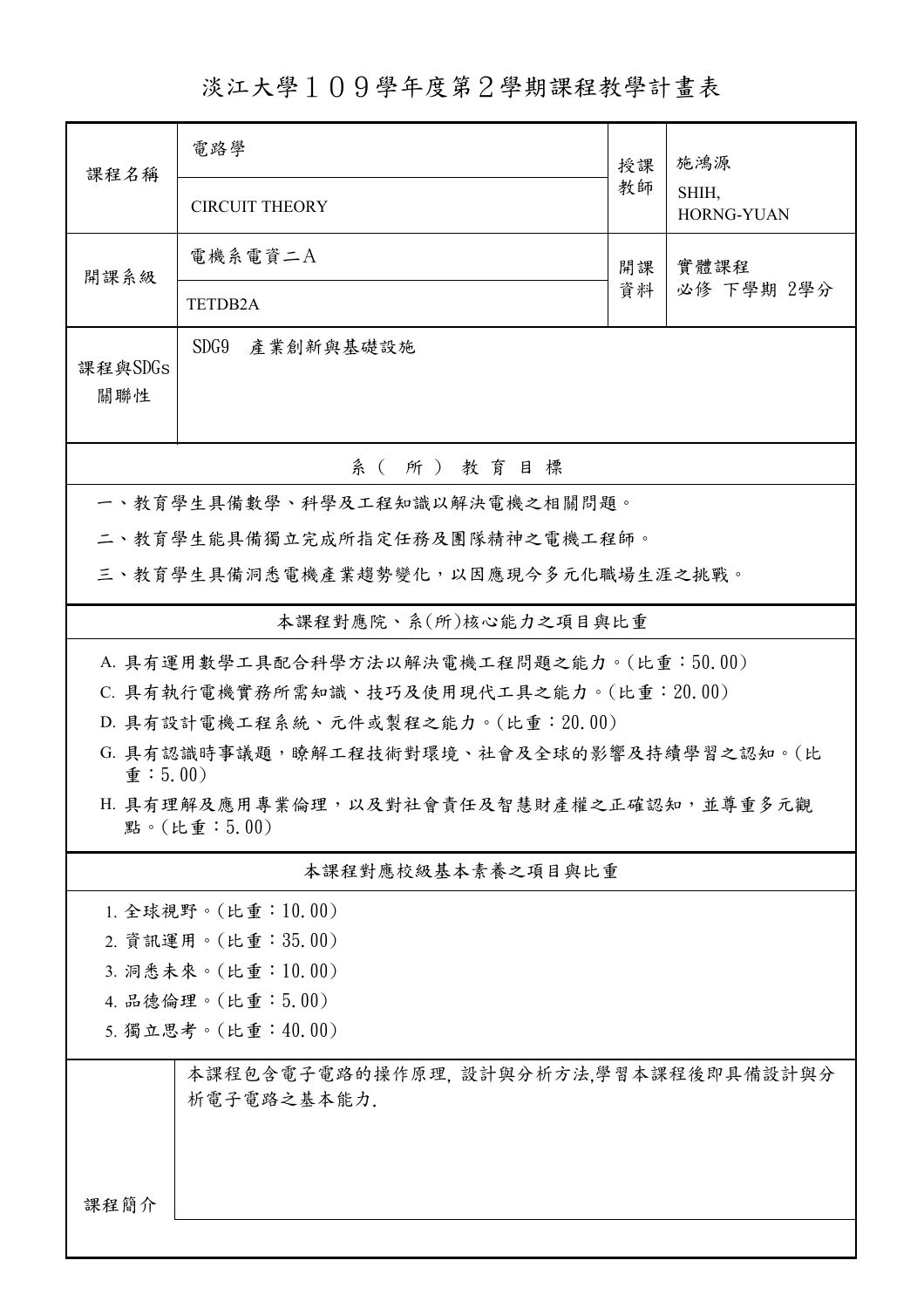|                                                                                                                                                                                                  | The operational principle, design and analysis methodology of electric circuits<br>will be taught in this course. Students will have abilities of design and<br>analysis of electric circuits after learning this course. |                            |            |                                                                                          |      |  |
|--------------------------------------------------------------------------------------------------------------------------------------------------------------------------------------------------|---------------------------------------------------------------------------------------------------------------------------------------------------------------------------------------------------------------------------|----------------------------|------------|------------------------------------------------------------------------------------------|------|--|
| 本課程教學目標與認知、情意、技能目標之對應<br>將課程教學目標分別對應「認知(Cognitive)」、「情意(Affective)」與「技能(Psychomotor)」<br>的各目標類型。<br>一、認知(Cognitive):著重在該科目的事實、概念、程序、後設認知等各類知識之學習。<br>二、情意(Affective):著重在該科目的興趣、倫理、態度、信念、價值觀等之學習。 |                                                                                                                                                                                                                           |                            |            |                                                                                          |      |  |
| 序號                                                                                                                                                                                               | 三、技能(Psychomotor):著重在該科目的肢體動作或技術操作之學習。<br>教學目標(中文)                                                                                                                                                                        |                            |            | 教學目標(英文)                                                                                 |      |  |
| $\mathbf{1}$                                                                                                                                                                                     | 基礎能力                                                                                                                                                                                                                      | 使學生具備分析與設計電子電路之            |            | Students have capability of analysis of electric<br>circuits after learning this course. |      |  |
| $\overline{2}$                                                                                                                                                                                   |                                                                                                                                                                                                                           | 了解電子電路的操作原理                |            | Understand operational principle of electric circuits                                    |      |  |
| 3 <sup>1</sup>                                                                                                                                                                                   | 路之能力                                                                                                                                                                                                                      |                            |            | 使學生具備獨立分析與設計電子電 Students have capability of design of electric circuits                  |      |  |
|                                                                                                                                                                                                  |                                                                                                                                                                                                                           |                            |            | 教學目標之目標類型、核心能力、基本素養教學方法與評量方式                                                             |      |  |
| 序號                                                                                                                                                                                               | 目標類型                                                                                                                                                                                                                      | 院、系(所)<br>核心能力             | 校級<br>基本素養 | 教學方法                                                                                     | 評量方式 |  |
| $\mathbf{1}$                                                                                                                                                                                     | 認知                                                                                                                                                                                                                        | <b>ACD</b>                 | 235        | 講述                                                                                       | 測驗   |  |
| 2                                                                                                                                                                                                | 認知                                                                                                                                                                                                                        | <b>ACD</b>                 | 25         | 講述                                                                                       | 測驗   |  |
| $\mathcal{L}$                                                                                                                                                                                    | 技能                                                                                                                                                                                                                        | <b>ACDGH</b>               | 12345      | 講述                                                                                       | 測驗   |  |
|                                                                                                                                                                                                  |                                                                                                                                                                                                                           |                            |            | 授課進度表                                                                                    |      |  |
| 週<br>次                                                                                                                                                                                           | 日期起訖                                                                                                                                                                                                                      |                            |            | 內 容 (Subject/Topics)                                                                     | 備註   |  |
|                                                                                                                                                                                                  | $110/02/22$ ~<br>110/02/28                                                                                                                                                                                                | Basic Concepts             |            |                                                                                          |      |  |
| 2                                                                                                                                                                                                | $110/03/01$ ~<br>110/03/07                                                                                                                                                                                                | Basic Laws                 |            |                                                                                          |      |  |
| 3                                                                                                                                                                                                | $110/03/08$ ~<br>110/03/14                                                                                                                                                                                                | Methods of Analysis (1)    |            |                                                                                          |      |  |
| 4                                                                                                                                                                                                | $110/03/15$ ~<br>110/03/21                                                                                                                                                                                                | Methods of Analysis (2)    |            |                                                                                          |      |  |
| 5                                                                                                                                                                                                | $110/03/22$ ~<br>110/03/28                                                                                                                                                                                                | Circuit Theorems (1)       |            |                                                                                          |      |  |
| 6                                                                                                                                                                                                | $110/03/29$ ~<br>110/04/04                                                                                                                                                                                                | Circuit Theorems (2)       |            |                                                                                          |      |  |
| 7                                                                                                                                                                                                | $110/04/05$ ~<br>110/04/11                                                                                                                                                                                                | Operational Amplifiers (1) |            |                                                                                          |      |  |
|                                                                                                                                                                                                  | $110/04/12$ ~<br>110/04/18                                                                                                                                                                                                | Operational Amplifiers (2) |            |                                                                                          |      |  |